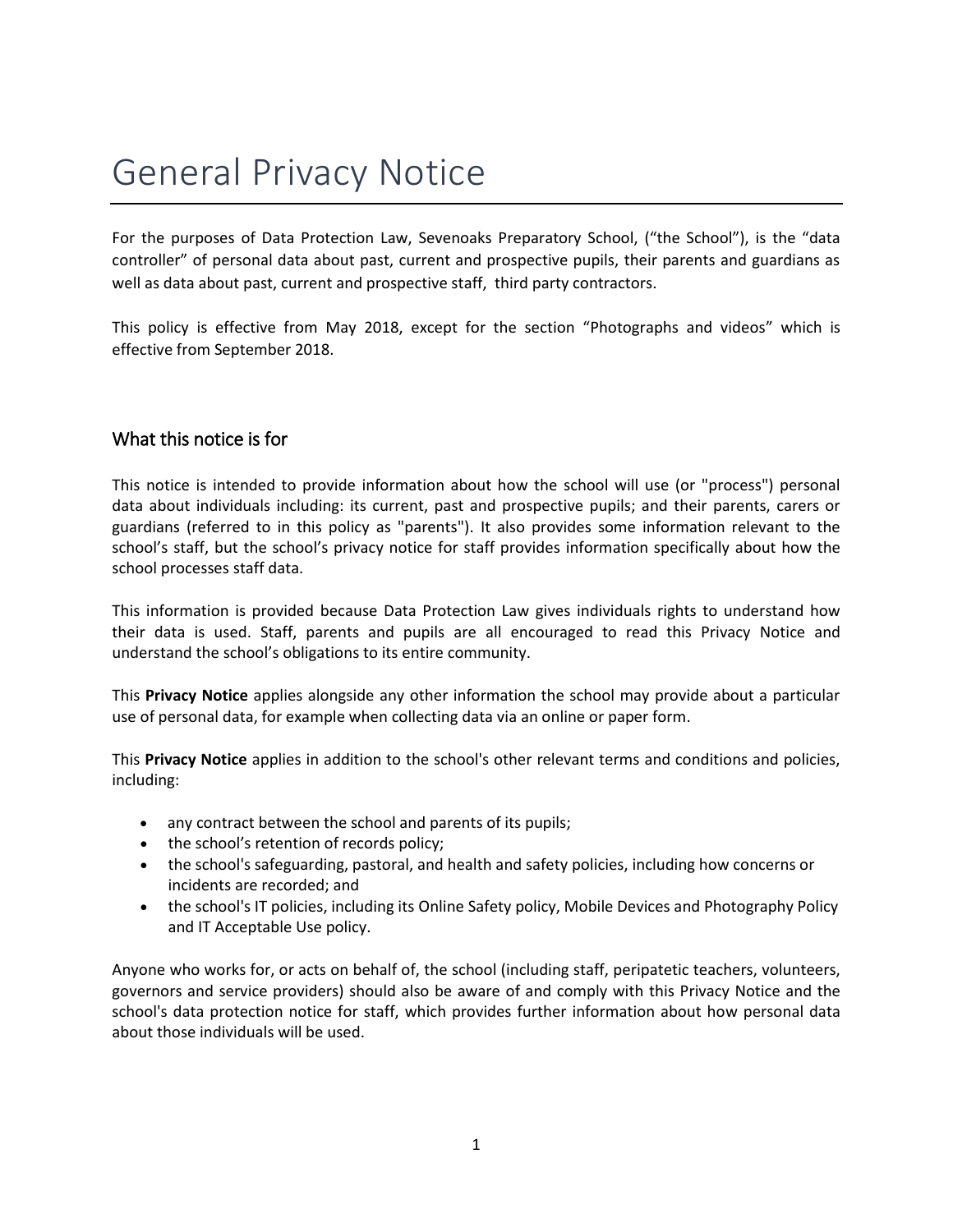## Responsibility for data protection

The School has a committee of privacy officers:

- Wendy Kent, Bursar Privacy Committee Secretary
- Richard Bunch, IT & Network Manager

This committee will deal with all your requests and enquiries concerning the school's use of your personal data (see section on Your Rights below) and endeavour to ensure that all personal data is processed in compliance with this policy and Data Protection Law.

You can contact the privacy officers using email address [privacy@theprep.org.uk](mailto:privacy@theprep.org.uk) or by speaking to the Bursar.

## Why the school needs to process personal data

In order to carry out its ordinary duties to staff, pupils and parents, the school needs to process a wide range of personal data about individuals (including current, past and prospective staff, pupils or parents) as part of its daily operation.

Some of this activity the school will need to carry out in order to fulfil its legal rights, duties or obligations – including those under a contract with its staff, or parents of its pupils.

Other uses of personal data will be made in accordance with the school's legitimate interests, or the legitimate interests of another, provided that these are not outweighed by the impact on individuals, and provided it does not involve special or sensitive types of data, such as health data.

The school expects that the following uses will fall within that category of its (or its community's) "**legitimate interests**":

- For the purposes of pupil selection and to confirm the identity of prospective pupils and their parents;
- To provide education services, including musical education, physical training or spiritual development, guidance on future education and career services, and extra-curricular activities to pupils, and monitoring pupils' progress and educational needs;
- To bill and collect school fees and extras such as school trips, text books and uniform;
- For the purposes of donor due diligence, and to confirm the identity of prospective donors and their background;
- For the purposes of management planning and forecasting, research and statistical analysis, including that imposed or provided for by law (such as tax, staff pensions, diversity or gender pay gap analysis);
- To enable relevant authorities to monitor the school's performance and to intervene or assist with incidents as appropriate;
- To give and receive information and references about past, current and prospective pupils, including relating to outstanding fees or payment history, to/from any educational institution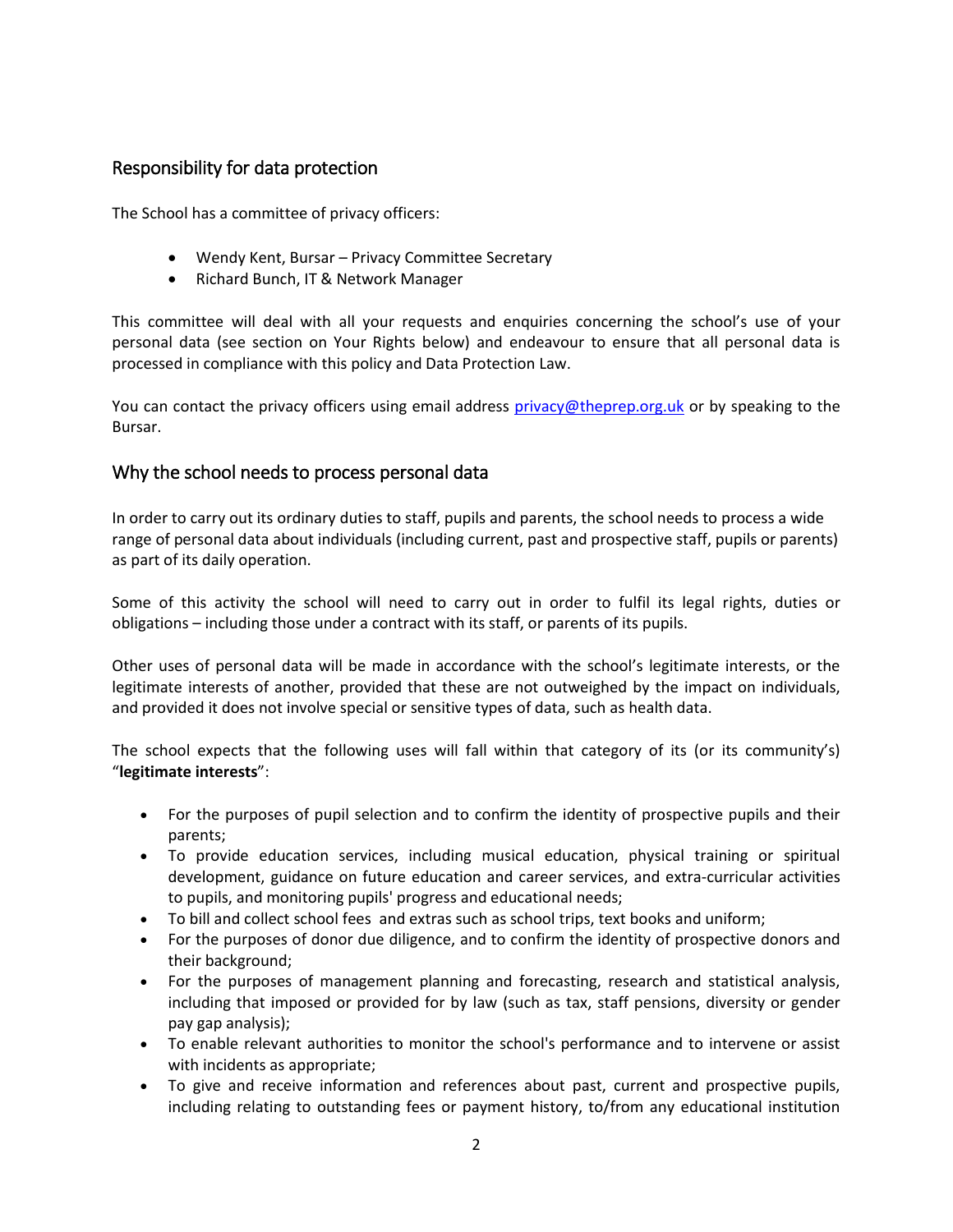that the pupil attended or where it is proposed they attend; and to provide references to potential employers of past pupils;

- To enable pupils to take part in national or other assessments, and to publish the results of public examinations or other achievements of pupils of the school;
- To safeguard pupils' welfare and provide appropriate pastoral care;
- To monitor (as appropriate) use of the school's IT and communications systems in accordance with the school's online safety policy, IT acceptable use policy and the Information Technology Monitoring Privacy Notice.
- To monitor the performance of the school's web page and protect it from malicious activity;
- To administer school events (such as concerts or Fireworks Night) and trips;
- For security purposes, including CCTV in accordance with the school's CCTV privacy notice;
- To carry out or cooperate with any school or external complaints, disciplinary or
- investigation process; and
- Where otherwise reasonably necessary for the school's purposes, including to obtain appropriate professional advice and insurance for the school.

In addition, the school will on occasion need to process **special category personal data** (concerning health, ethnicity, religion, biometrics or sexual life) or criminal records information (such as when carrying out DBS checks) in accordance with rights or duties imposed on it by law, including as regards safeguarding and employment, or from time to time by explicit consent where required. These reasons will include:

- To safeguard pupils' welfare and provide appropriate pastoral (and where necessary, medical) care, and to take appropriate action in the event of an emergency, incident or accident, including by disclosing details of an individual's medical condition or other relevant information where it is in the individual's interests to do so: for example for medical advice, for social protection, safeguarding, and cooperation with police or social services, for insurance purposes or to caterers or organisers of school trips who need to be made aware of dietary or medical needs;
- To provide educational services in the context of any special educational needs of a pupil;
- To provide spiritual education in the context of any religious beliefs;
- As part of any school or external complaints, disciplinary or investigation process that involves such data, for example if there are SEN, health or safeguarding elements; or
- For legal and regulatory purposes (for example child protection, diversity monitoring and health and safety) and to comply with its legal obligations and duties of care.

Some personal data the school uses only when given consent:

- Use of pupil images for communication and marketing purposes (see "Photographs and videos" below)
- To keep in touch with alumni about school news and events (see "Keeping in touch and supporting the school" below)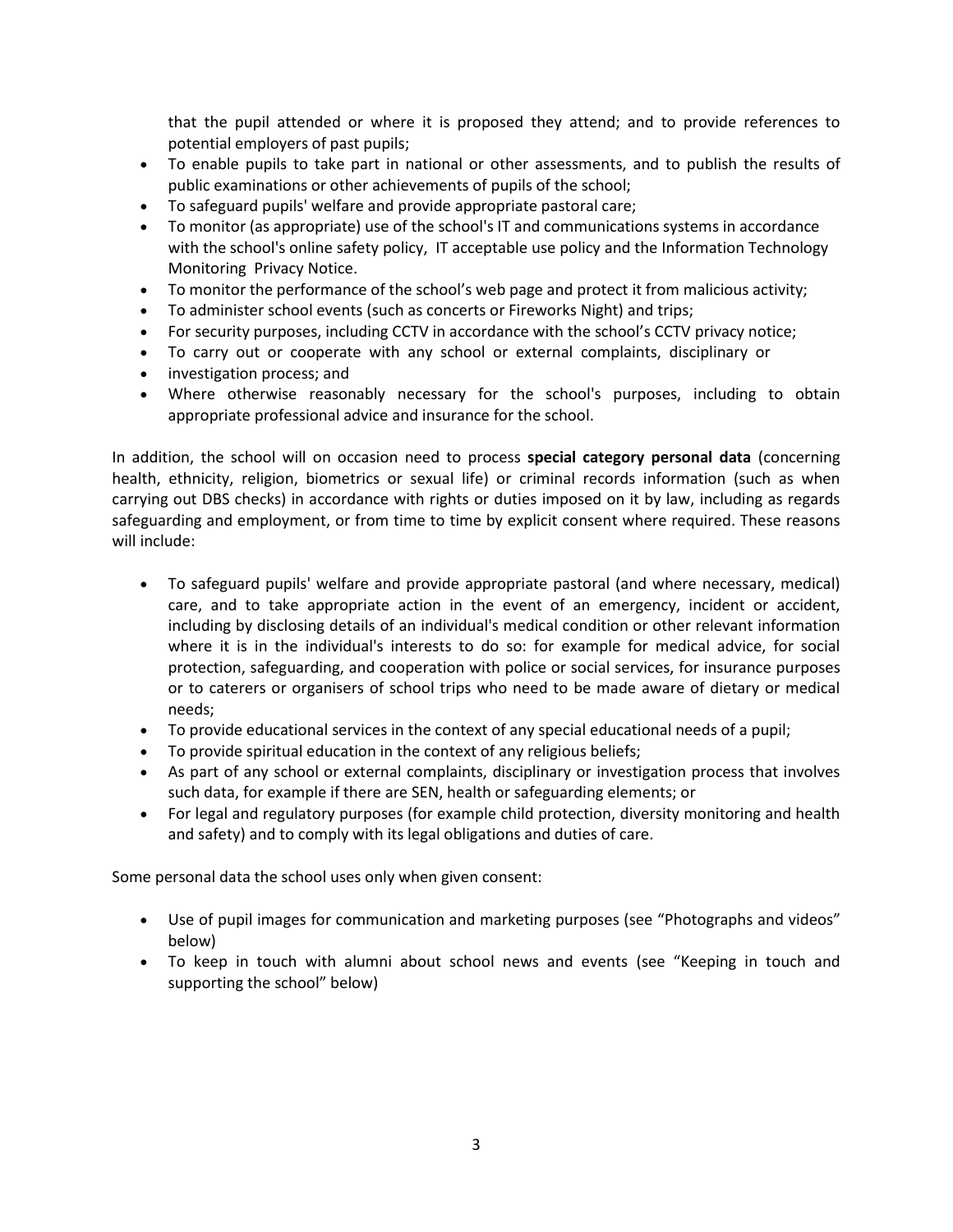## Types of personal data processed by the school

This will include by way of example:

- names, addresses, telephone numbers, e-mail addresses and other contact details;
- car details (about those who use our car parking facilities);
- bank details and other financial information, e.g. about parents who pay fees to the school;
- past, present and prospective pupils' academic, disciplinary, admissions and attendance records (including information about any special needs), and examination scripts and marks;
- where appropriate, information about individuals' health and welfare, and contact details for their next of kin;
- references given or received by the school about pupils, and relevant information provided by previous educational establishments and/or other professionals or organisations working with pupils;
- correspondence with and concerning staff, pupils and parents past and present; and
- images of pupils (and occasionally other individuals) engaging in school activities (in accordance with the school's policy on mobile devices and photography), and images captured by the school's CCTV system.

## Photographs and videos

The school considers some use of photographs of pupils and staff (including videos) is necessary in the legitimate interests of education, such as when used in classwork or as evidence of attainment. Similarly use of staff photographs for identification within school, such as on name badges, we consider a legitimate interest of the school. We also include the annual whole school photograph of all staff and pupils, team and class photos in this category, as an important part of the school's community spirit and history. Photographs of all visitors to the school site are taken by our CCTV system as described in our CCTV privacy notice.

However for other purposes the school requires consent to use photographs of individuals. This includes:

- in school communications like the newsletter
- in publications such as the Prep Post magazine
- on the school website
- in the school prospectus and other marketing materials
- on the school's social media channels
- if images are shared with external news agencies

The school will usually seek consent using our photographs consent form, given to all parents and staff when they join the school and to all pupils after they reach year 7. As described in the "Your rights" section, you have the right to withdraw this consent. However, in the case of printed publications like the prospectus or Prep Post, after publication it will not be possible to remove your image.

Further details of the school's handling of photographs is contained in the Mobile Devices and Photography Policy.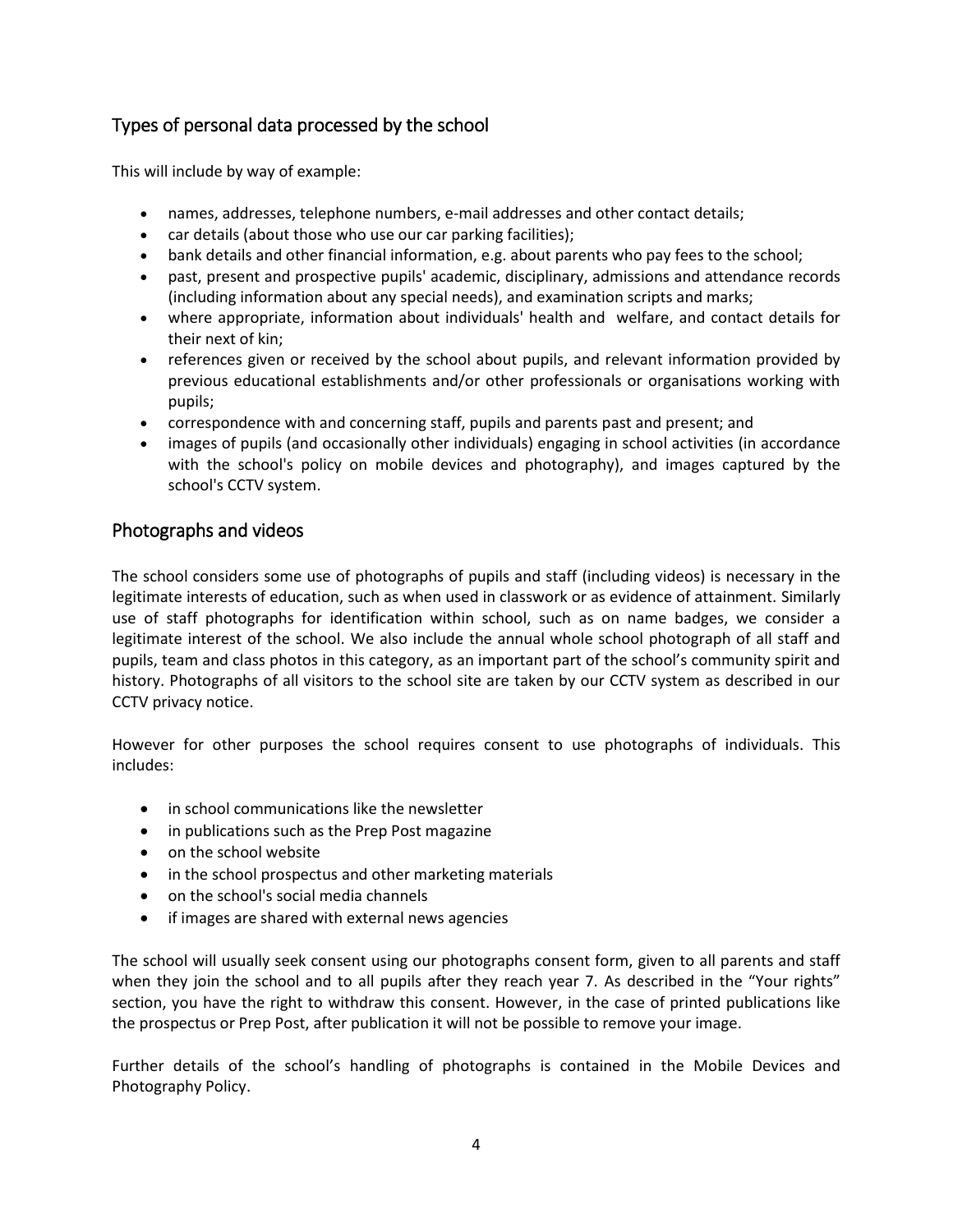## **How the school collects data**

Generally, the school receives personal data from the individual directly (including, in the case of pupils, from their parents). This may be via a form, or simply in the ordinary course of interaction or communication (such as email or written assessments).

However in some cases personal data will be supplied by third parties, such as:

- Pupils' previous schools
- Educational or government authorities such as the Disclosure and Barring Service
- Pupil's doctor and other medical practitioners
- Other professionals working with a pupil, such as educational psychologists.

## Who has access to personal data and who the school shares it with

Occasionally, the school will need to share personal information relating to its community with third parties, such as:

- professional advisers (e.g. lawyers, insurers, PR advisers and accountants);
- government authorities (e.g. HMRC, DfE, police or the local authority); and
- appropriate regulatory bodies (e.g. **[NCTL](https://www.gov.uk/government/organisations/national-college-for-teaching-and-leadership)**, the **[Independent Schools Inspectorate](https://www.isi.net/)**, the Charity Commission, the Disclosure and Barring Service or the Information Commissioner).

For the most part, personal data collected by the school will remain within the school, and will be processed by appropriate individuals only in accordance with access protocols (i.e. on a 'need to know' basis). Particularly strict rules of access apply in the context of:

- medical records, which are held and accessed only by the school nurse and appropriate medical staff under their supervision, or otherwise in accordance with express consent; and
- pastoral or safeguarding files which are stored securely as described in the Safeguarding policy.

However, a certain amount of relevant information about any special educational needs that a pupil has will need to be provided to staff more widely in order to provide the necessary care and education that the pupil requires. We will also make all staff aware of any allergies that may affect a pupil or another member of staff.

Staff, pupils and parents are reminded that the school is under duties imposed by law and statutory guidance (including **[Keeping Children Safe in Education](https://www.gov.uk/government/publications/keeping-children-safe-in-education--2)**) to record or report incidents and concerns that arise or are reported to it, in some cases regardless of whether they are proven, if they meet a certain threshold of seriousness in their nature or regularity. This is likely to include file notes on personnel or safeguarding files, and in some cases referrals to relevant authorities such as the LADO or police. For further information about this, please view the school's Safeguarding Policy.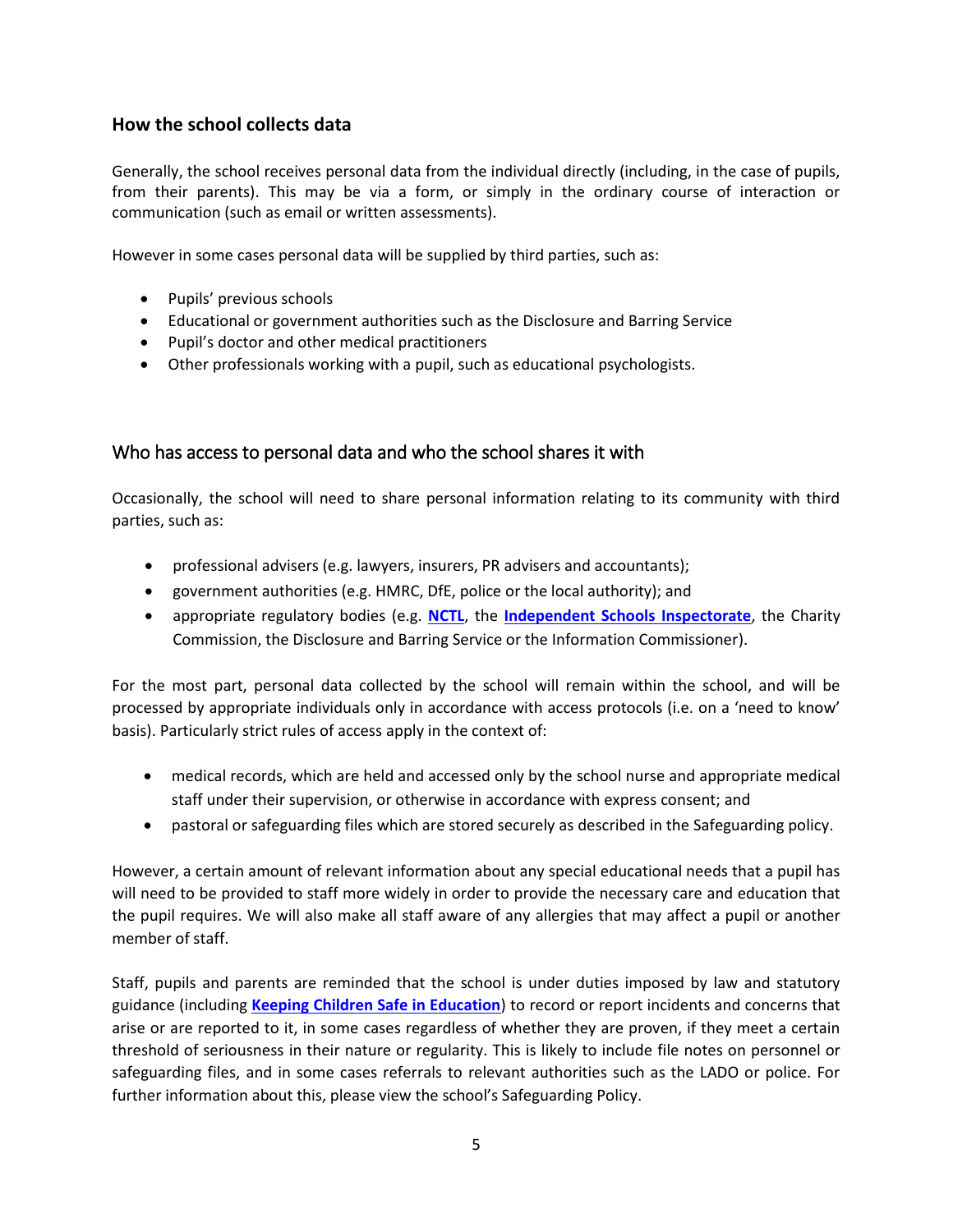As part of these legally required safeguarding duties, the school employs various forms of software to monitor IT systems and internet use. For more details please see the Information Technology Monitoring Privacy Notice.

Finally, in accordance with Data Protection Law, some of the school's processing activity is carried out on its behalf by third parties, such as IT systems, web developers or cloud storage providers. This is always subject to contractual assurances that personal data will be kept securely and only in accordance with the school's specific directions. Some of the IT services used by the school are international companies that store data in countries outside of the UK and European Union, in particular in the USA. However, the school only allows personal data to be stored in countries deemed to provide adequate safeguards by the EU Commission.

## How long we keep personal data

The school will retain personal data securely and only in line with how long it is necessary to keep for a legitimate and lawful reason. Typically, the legal recommendation for how long to keep ordinary staff and pupil personnel files is up to 7 years following departure from the school. However, incident reports and safeguarding files will need to be kept much longer, in accordance with specific legal requirements.

For details of how long different records are retained, please see the school's Retention of Records Policy.

If you have any specific queries about how our retention policy is applied, or wish to request that personal data that you no longer believe to be relevant is considered for erasure, please contact the privacy committee. However, please bear in mind that the school will often have lawful and necessary reasons to hold on to some personal data even following such request**.** 

A limited and reasonable amount of information will be kept for archiving purposes, for example; and even where you have requested we no longer keep in touch with you, we will need to keep a record of the fact in order to fulfil your wishes (called a "suppression record").

## Keeping in touch and supporting the school

The school will use the contact details of parents and other members of the school community to keep them updated about the activities of the school or events of interest, including by sending updates and newsletters, by email and by post. Unless the relevant individual objects, the school will also contact parents by post and email in order to promote and raise funds for the school. The school asks alumni to opt in to receive such updates and requests.

Should you wish to limit or object to any such use, or would like further information about this, please contact the bursar in writing. You always have the right to withdraw consent, where given, or otherwise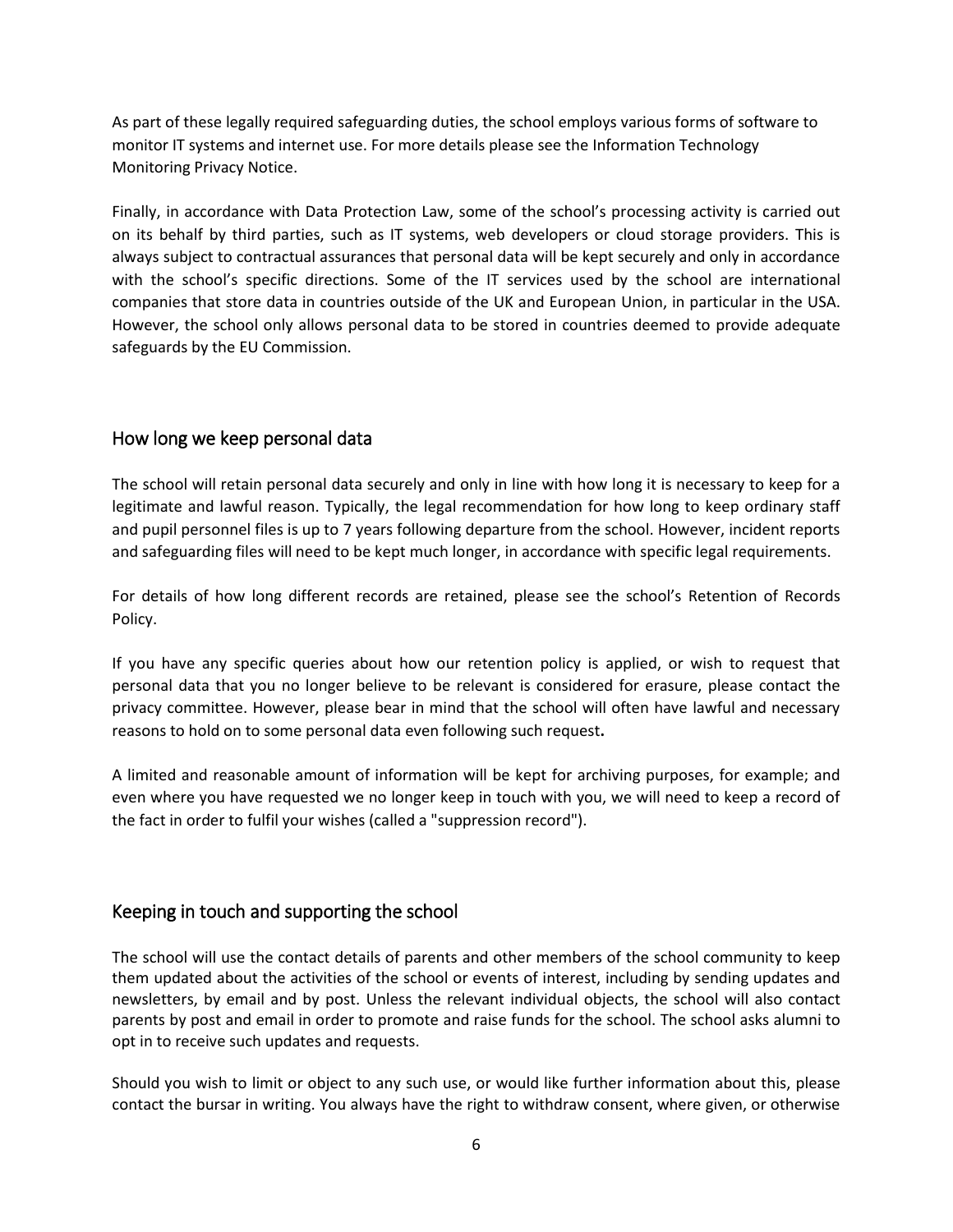object to direct marketing or fundraising. However, the school may need nonetheless to retain some of your details (not least to ensure that no more communications are sent to that particular address, email or telephone number).

## Your rights

Rights

Individuals have various rights under Data Protection Law to access and understand personal data about them held by the school, and in some cases ask for it to be erased or amended or have it transferred to others, or for the school to stop processing it – but subject to certain exemptions and limitations.

Any individual wishing to access or amend their personal data, or wishing it to be transferred to another person or organisation, or who has some other objection to how their personal data is used, should put their request in writing to the bursar.

The school will endeavour to respond to any such written requests as soon as is reasonably practicable and in any event within statutory time-limits (which is one month in the case of requests for access to information).

The school will be better able to respond quickly to smaller, targeted requests for information. If the request for information is manifestly excessive or similar to previous requests, the school may ask you to reconsider, or require a proportionate fee (but only where Data Protection Law allows it).

Requests that cannot be fulfilled

You should be aware that the right of access is limited to your own personal data, and certain data is exempt from the right of access. This will include information which identifies other individuals (and parents need to be aware this may include their own children, in certain limited situations – please see further below), or information which is subject to legal privilege (for example legal advice given to or sought by the school, or documents prepared in connection with a legal action).

The school is also not required to disclose any pupil examination scripts (or other information consisting solely of pupil test answers), provide examination or other test marks ahead of any ordinary publication, nor share any confidential reference given by the school itself for the purposes of the education, training or employment of any individual.

You may have heard of the "right to be forgotten". However, we will sometimes have compelling reasons to refuse specific requests to amend, delete or stop processing your (or your child's) personal data: for example, a legal requirement, or where it falls within a legitimate interest identified in this Privacy Notice. All such requests will be considered on their own merits.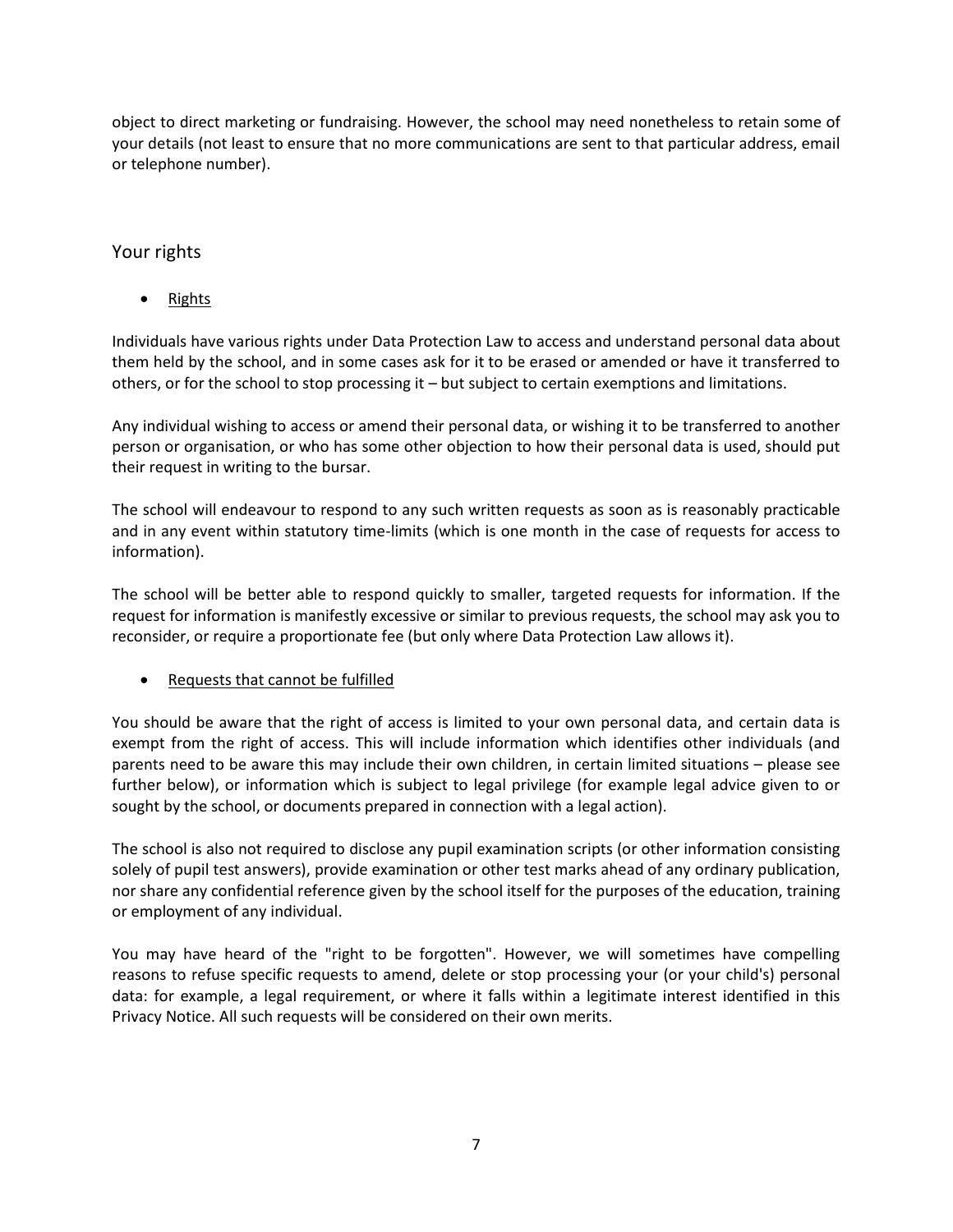## • Pupil requests

Pupils can make subject access requests for their own personal data, provided that, in the reasonable opinion of the school, they have sufficient maturity to understand the request they are making (see section **Whose Rights?** below). A pupil of any age may ask a parent or other representative to make a subject access request on his/her behalf.

Indeed, while a person with parental responsibility will generally be entitled to make a subject access request on behalf of younger pupils, the law still considers the information in question to be the child's: for older pupils, the parent making the request may need to evidence their child's authority for the specific request.

Pupils aged 12 and above are generally assumed to have this level of maturity, although this will depend on both the child and the personal data requested, including any relevant circumstances at home. Slightly younger children may however be sufficiently mature to have a say in this decision, depending on the child and the circumstances.

Parental requests, etc.

It should be clearly understood that the rules on subject access are not the sole basis on which information requests are handled. Parents may not have a statutory right to information, but they and others will often have a legitimate interest or expectation in receiving certain information about pupils without their consent. The school may consider there are lawful grounds for sharing with or without reference to that pupil.

All information requests from, on behalf of, or concerning pupils – whether made under subject access or simply as an incidental request – will therefore be considered on a case by case basis.

• Consent

Where the school is relying on consent as a means to process personal data, any person may withdraw this consent at any time (subject to similar age considerations as above). Examples where we do rely on consent are: use of photographs in communications, and alumni communications. Please be aware however that the school may not be relying on consent but have another lawful reason to process the personal data in question even without your consent.

That reason will usually have been asserted under this Privacy Notice, or may otherwise exist under some form of contract or agreement with the individual (e.g. an employment or parent contract, or because a purchase of goods, services or membership of an organisation has been requested).

• Whose rights?

The rights under data protection law belong to the individual to whom the data relates. However, the school will often rely on parental authority or notice for the necessary ways it processes personal data relating to pupils – for example, under the parent contract, or via a form. Parents and pupils should be aware that this is not necessarily the same as the school relying on strict consent (see section on Consent above).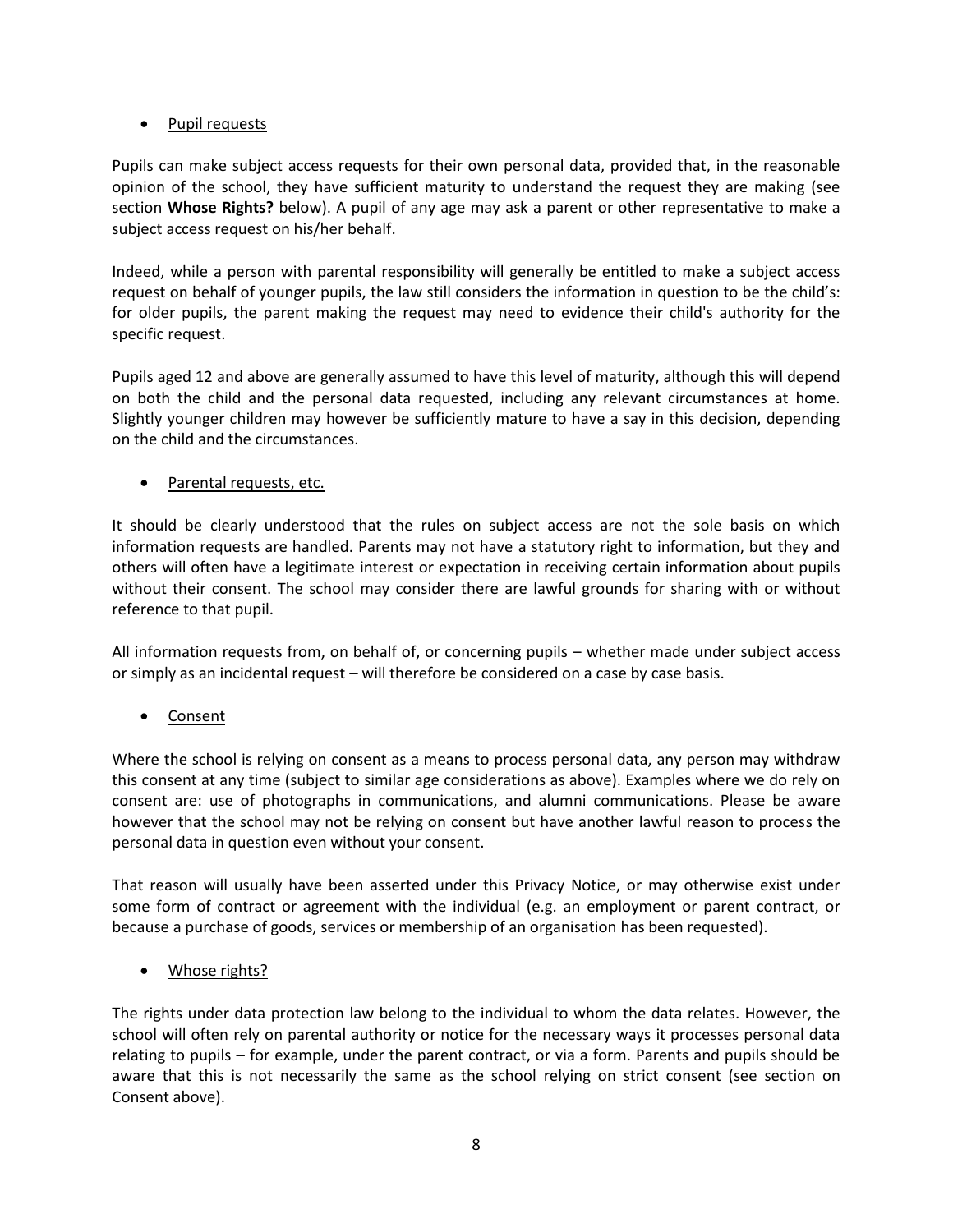Where consent is required, it may in some cases be necessary or appropriate  $-$  given the nature of the processing in question, and the pupil's age and understanding – to seek the pupil's consent. Parents should be aware that in such situations they may not be consulted, depending on the interests of the child, the parents' rights at law or under their contract, and all the circumstances.

In general, the school will assume that pupils' consent is not required for ordinary disclosure of their personal data to their parents, e.g. for the purposes of keeping parents informed about the pupil's activities, progress and behaviour, and in the interests of the pupil's welfare. That is unless, in the school's opinion, there is a good reason to do otherwise.

However, where a pupil seeks to raise concerns confidentially with a member of staff and expressly withholds their agreement to their personal data being disclosed to their parents, the school may be under an obligation to maintain confidentiality unless, in the school's opinion, there is a good reason to do otherwise; for example where the school believes disclosure will be in the best interests of the pupil or other pupils, or if required by law.

Pupils are required to respect the personal data and privacy of others, and to comply with the school's Internet acceptable use policy, the school rules and "The Way of Life". Staff are under professional duties to do the same covered under the relevant staff policies in the staff handbook and employee Manual.

## Data accuracy and security

The school will endeavour to ensure that all personal data held in relation to an individual is as up to date and accurate as possible. Individuals must please notify the school office of any significant changes to important information, such as contact details, held about them.

An individual has the right to request that any out-of-date, irrelevant or inaccurate or information about them is erased or corrected (subject to certain exemptions and limitations under data protection law): please see above for details of why the school may need to process your data, of who you may contact if you disagree.

The school will take appropriate technical and organisational steps to ensure the security of personal data about individuals, including policies around use of technology and devices, and access to school systems. All staff and governors will be made aware of this policy and their duties under Data Protection Law and receive relevant training.

## This policy

The school will update this Privacy Notice from time to time. Any substantial changes that affect your rights will be provided to you directly as far as is reasonably practicable.